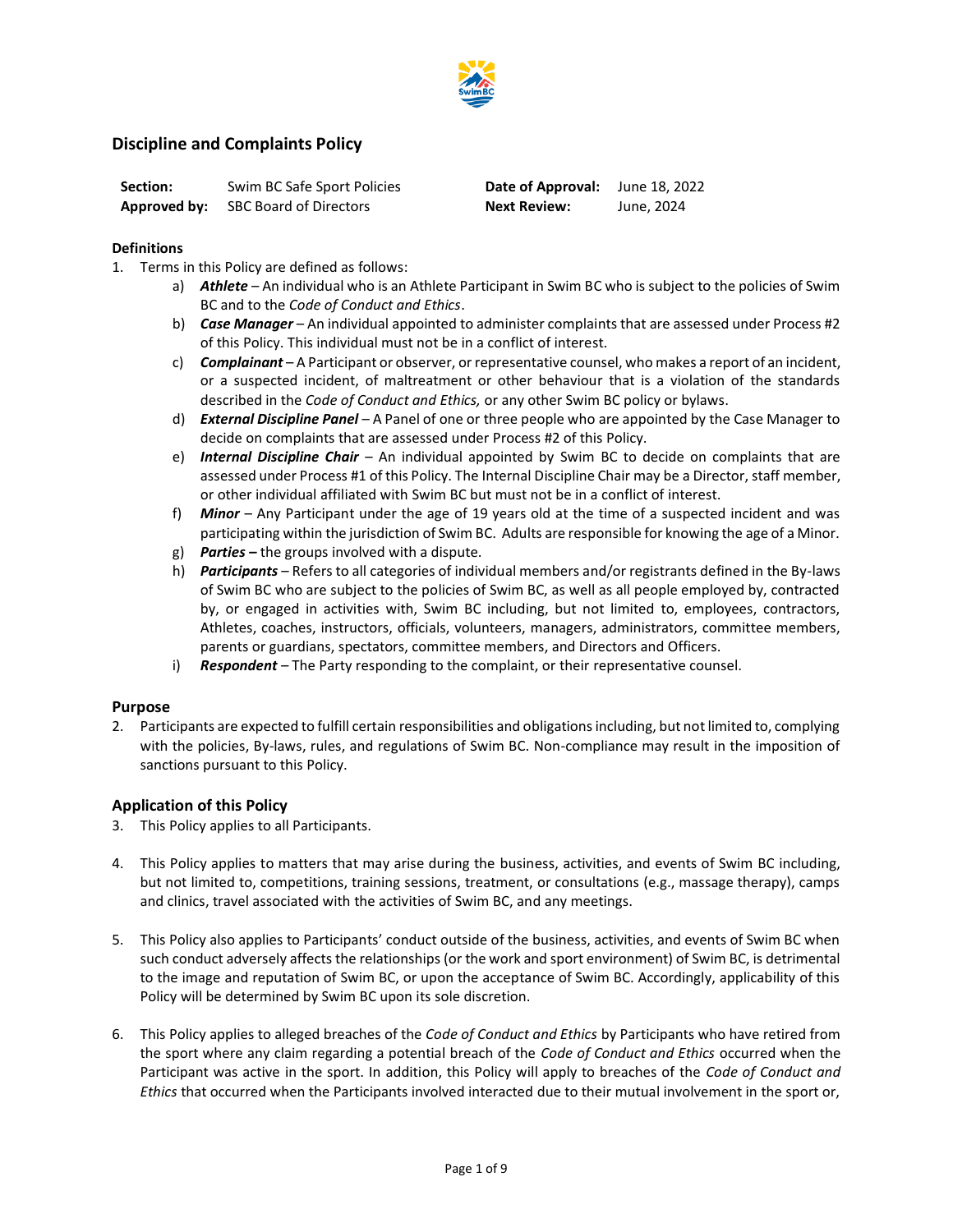

if the breach occurred outside of the sport environment, if the breach has a serious and detrimental impact on the Participant(s).

- 7. If it is considered appropriate or necessary based on the circumstances, immediate discipline or the imposition of a sanction may be applied, after which further discipline or sanctions may be applied according to this Policy. Any infractions or complaints occurring within competition will be dealt with by the procedures specific to the competition, if applicable. In such situations, disciplinary sanctions may be for the duration of the competition, training, activity, or event only.
- 8. In addition to being subject to disciplinary action pursuant to this *Discipline and Complaints Policy*, an employee of Swim BC who is a Respondent to a complaint may also be subject to consequences in accordance with the employee's Employment Agreement or policies for human resources, if applicable.
- 9. Swim BC may, at its discretion, assume jurisdiction of a complaint that was submitted to a Club. In such cases, Swim BC's Case Manager will determine whether the complaint process should be re-started or resumed pursuant to the applicable section of this Policy.
- 10. Where a complaint is submitted to a Club, and the Club requests Swim BC assume jurisdiction of the complaint, or where a Club has no conflict resolution mechanism (policies) or capacity to adequately manage a complaint as expected by this policy, the Club must assume all expenses born by Swim BC, including but not limited to a Case Manager and any other requirements necessary to adhere to this policy.

## **Minors**

- 11. Complaints may be brought by or against a Participant who is a Minor. Minors must have a parent/guardian or other adult serve as their representative during this process.
- 12. Communication from a Case Manager, Internal Discipline Chair or External Discipline Panel (as applicable) must be directed to the Minor's representative.
- 13. A Minor is not required to attend an oral hearing, if held.

# **Reporting a Complaint**

- 14. Any person may report a complaint directly to Swim BC, which will then appoint a Case Manager.
- 15. At its discretion, Swim BC may act as the Complainant and initiate the complaint process under the terms of this Policy. In such cases, Swim BC will identify an individual to represent the organization.
- 16. Complaints or incident reports should be made in writing for the discipline and complaints procedure to be initiated. Swim BC may accept any formal complaint, in writing or not, at their sole discretion.

# **Case Manager Responsibilities**

- 17. Upon receipt of a complaint, the Case Manager has a responsibility to:
	- a) Determine the appropriate jurisdiction to manage the complaint and consider the following:
		- i. Whether the complaint should be handled by a Club or by Swim BC. In making this decision, the Case Manager will consider:
			- a. whether the incident has occurred within the business, activities or events of the Club or Swim BC; and
			- b. if the Club is otherwise unable to manage the complaint for valid and justifiable reasons, such as a conflict of interest or due to a lack of capacity
		- ii. If the Case Manager determines that the complaint or incident should be handled by a Club, that Club may use its own policies to address the complaint or may adopt this Policy and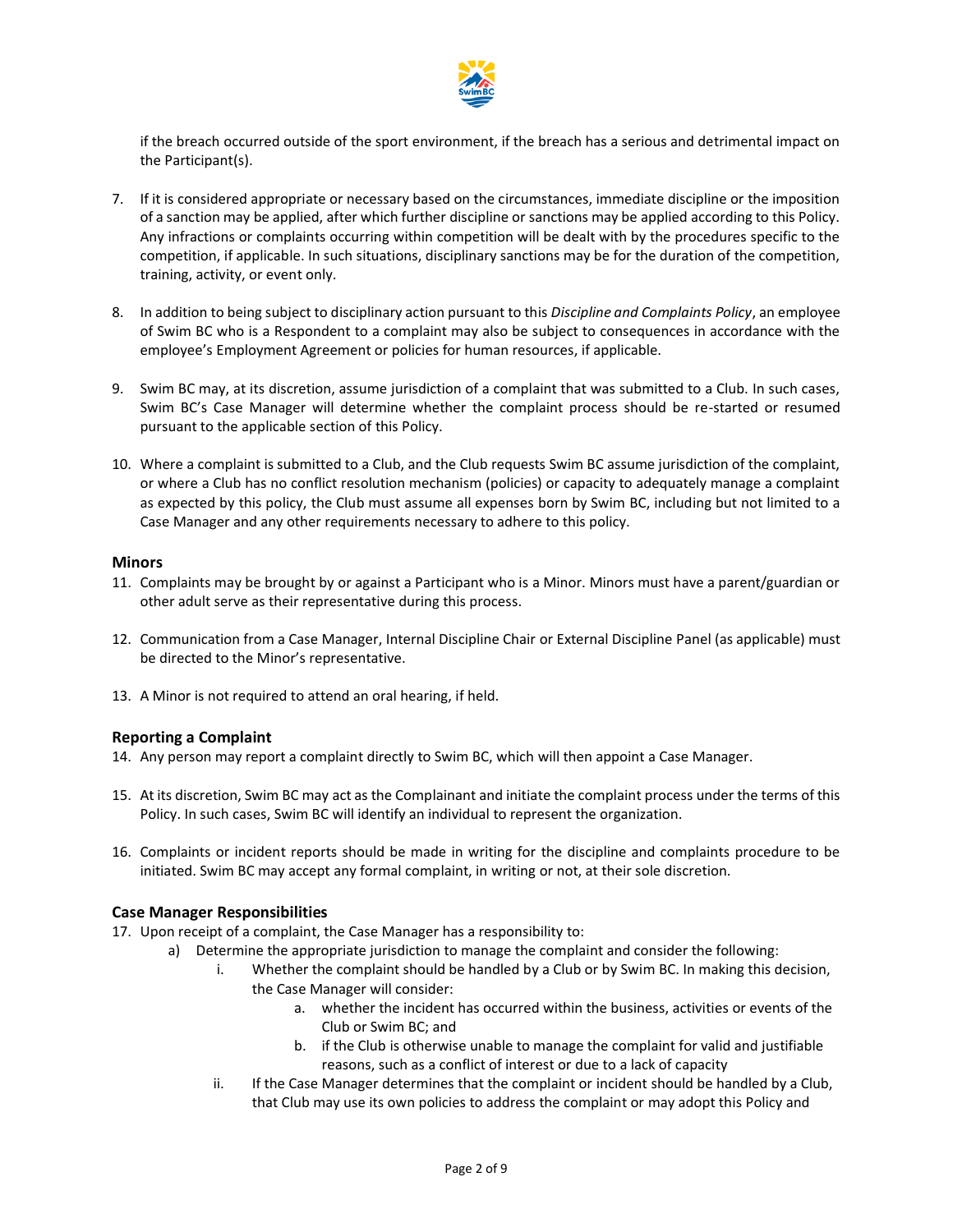

appoint its own Case Manager to fulfil the responsibilities listed below. In such instance where this Policy is adopted by a Club, any reference to Case Manager below shall be understood as a reference to the Club's Case Manager

- b) Determine whether the complaint is frivolous and/or outside of the jurisdiction of this Policy and, if so, the complaint will be dismissed immediately and the Case Manager's decision to dismiss the complaint may not be appealed
- c) Propose the use of alternative dispute resolution techniques
- d) Determine if the alleged incident should be investigated pursuant to **Appendix A – Investigation Procedure**; and/or
- e) Choose which process (Process #1 or Process #2, as outlined below) should be followed to hear and adjudicate the complaint.

There are two different processes that may be used to hear and adjudicate complaints. The Case Manager will decide which process should be followed based on the nature of the complaint.

**Process #1** - the Complainant alleges the following incidents:

- a) Disrespectful conduct or comments
- b) Minor incidents of physical violence outside of competition or training (e.g., tripping, pushing, elbowing)
- c) Conduct contrary to the values of Swim BC
- d) Non-compliance with the organization's policies, procedures, rules, or regulations
- e) Minor violations of the *Code of Conduct and Ethics, Social Media Policy,* or *Athlete Protection Policy*

**Process #2** - the Complainant alleges the following incidents:

- a) Repeated minor incidents
- b) Hazing
- c) Abusive, racist, or sexist comments or behaviour
- d) Behaviour that constitutes harassment, sexual harassment, or sexual misconduct
- e) Major incidents of violence outside of competition or training (e.g., fighting, attacking, sucker punching)
- f) Pranks, jokes, or other activities that endanger the safety of others
- g) Conduct that intentionally interferes with a competition or with any athlete's preparation for a competition
- h) Conduct that intentionally damages the organization's image, credibility, or reputation
- i) Consistent disregard for the by-laws, policies, rules, and regulations
- j) Major or repeated violations of the *Code of Conduct and Ethics*
- k) Intentionally damaging the organization's property or improperly handling the organization's monies
- l) Abusive use of alcohol, any use or possession of alcohol by Minors, or use or possession of illicit drugs and narcotics
- m) A conviction for any *Criminal Code* offense
- n) Any possession or use of banned performance enhancing drugs or methods

# **PROCESS #1: Handled by Internal Discipline Chair**

#### **Internal Discipline Chair**

- 18. Following the determination that the complaint or incident should be handled under Process #1, Swim BC to appoint an Internal Discipline Chair who may:
	- a) Recommend mediation;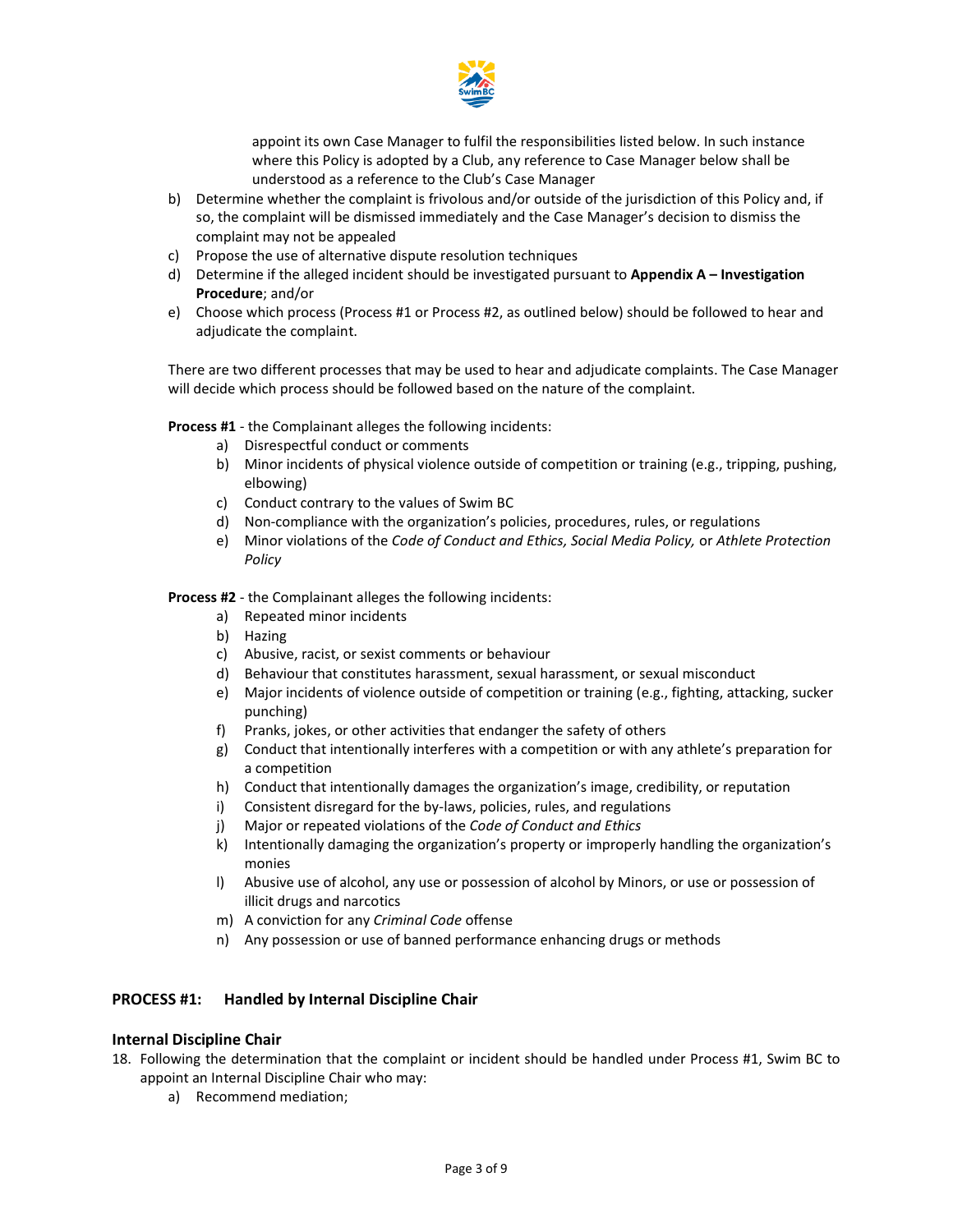

- b) Make a decision;
- c) Ask the Complainant and the Respondent for either written or oral submissions regarding the complaint or incident; or
- d) Convene the parties to a meeting, either in person or by way of video or teleconference to ask the parties questions.
- 19. Thereafter, the Internal Discipline Chair shall determine if a breach occurred and if sanctions should be applied (see: **Sanctions**).
- 20. The Internal Discipline Chair will inform the Parties of the decision, which will take effect immediately.
- 21. Records of all sanctions will be maintained by Swim BC.

## **Request for Reconsideration**

- 22. If there is no sanction, the Complainant may contest the non-sanction by informing the Internal Discipline Chair, within five (5) days of receiving the decision, that the Complainant is not satisfied with the decision. The initial complaint or incident will then be handled under Process #2 of this Policy.
- 23. If there is a sanction, the sanction may not be appealed until the completion of a Request for Reconsideration. However, the Respondent may contest the sanction by submitting a Request for Reconsideration within five (5) days of receiving the sanction. In the Request for Reconsideration, the Respondent must indicate:
	- a) Why the sanction is inappropriate
	- b) Summary of evidence that the Respondent will provide to support the Respondent's position; and
	- c) What alternative penalty or sanction (if any) would be appropriate.
- 24. Upon receiving a request for reconsideration, the Internal Discipline Chair may decide to accept or reject the Respondent's suggestion for an alternative sanction.
- 25. Should the Internal Discipline Chair accept the Respondent's suggestion for an appropriate sanction, that sanction will take effect immediately.
- 26. Should the Internal Discipline Chair not accept the Respondent's suggestion for an appropriate sanction, the initial complaint or incident will be handled under Process #2 of this Policy.

#### **PROCESS #2: Handled by Case Manager and External Discipline Panel**

#### **Case Manager**

- 27. Following the determination that the complaint or incident should be handled under Process #2, a Case Manager has a responsibility to:
	- a) Propose the use of alternative dispute resolution techniques
	- b) Appoint the External Discipline Panel, if necessary
	- c) Coordinate all administrative aspects of the process and set reasonable timelines
	- d) Provide administrative assistance and logistical support to the External Discipline Panel as required
	- e) Provide any other service or support that may be necessary to ensure a fair and timely proceeding
- 28. The Case Manager will establish and adhere to timelines that ensure procedural fairness and that the matter is heard in a timely fashion.
- 29. The Case Manager may propose using alternative dispute resolution methods, such as mediation or a negotiated settlement.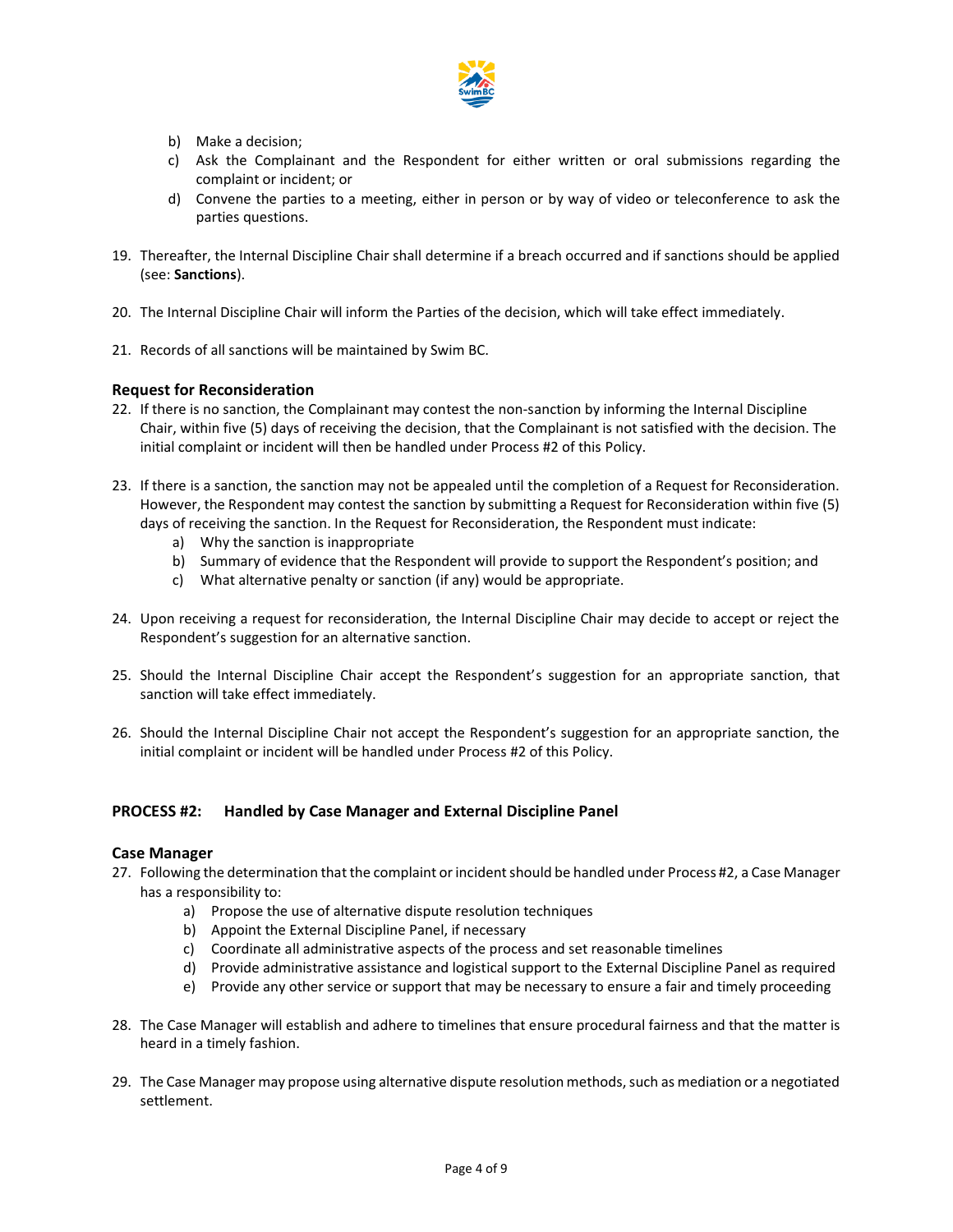

- 30. If the dispute is not resolved using alternative methods, the Case Manager will appoint an External Discipline Panel of one (1) person to hear the complaint. Depending on the severity of the allegations and at the Case Manager's discretion, an External Discipline Panel of three (3) people may be appointed. When a three-person External Discipline Panel is appointed, the Case Manager will appoint one of the External Discipline Panel's members to serve as the Chair.
- 31. The Case Manager, in cooperation with the External Discipline Panel, will then decide the format under which the complaint will be heard. This decision may not be appealed. The format of the hearing may be an oral inperson hearing, an oral hearing by telephone or other communication medium, a hearing based on a review of documentary evidence submitted in advance of the hearing, or a combination of these methods.
- 32. The hearing will be governed by the procedures that the Case Manager and the External Discipline Panel deem appropriate for the circumstances. The following guidelines will apply to the hearing:
	- a) The Parties will be given appropriate notice of the day, time, and place of the hearing
	- b) Copies of any written documents which any of the Parties wishes to have the External Discipline Panel consider will be provided to all Parties, through the Case Manager, in advance of the hearing
	- c) The Parties may engage a representative, advisor, or legal counsel at their own expense
	- d) The External Discipline Panel may request that any other individual participate and give evidence at the hearing
	- e) The External Discipline Panel may allow as evidence at the hearing any oral evidence and document or thing relevant to the subject matter of the complaint, but may exclude such evidence that is unduly repetitious, and shall place such weight on the evidence as it deems appropriate
	- f) The decision will be by a majority vote of the External Discipline Panel, when the Panel consists of three people
- 33. If the Respondent acknowledges the facts of the incident, the Respondent may waive the hearing, in which case the External Discipline Panel will determine the appropriate sanction. The External Discipline Panel may still hold a hearing for the purpose of determining an appropriate sanction.
- 34. The hearing will proceed in any event, even if a Party chooses not to participate in the hearing.
- 35. In fulfilling its duties, the External Discipline Panel may obtain independent advice.

# **Decision**

36. After hearing the matter, the External Discipline Panel will determine whether an infraction has occurred and, if so, the sanctions to be imposed. Within fourteen (14) days of the hearing's conclusion, the External Discipline Panel's written decision, with reasons, will be distributed to all parties, the Case Manager, and to Swim BC. In extraordinary circumstances, the External Discipline Panel may first issue a verbal or summary decision soon after the hearing's conclusion, with the full written decision to be issued before the end of the fourteen (14) day period. The decision will be considered a matter of public record unless decided otherwise by the External Discipline Panel.

#### **Sanctions**

- 37. Prior to determining sanctions, the Internal Discipline Chair or External Discipline Panel, as applicable, will consider factors relevant to determining appropriate sanctions which include:
	- a) The nature and duration of the Respondent's relationship with the Complainant, including whether there is a power imbalance
	- b) The Respondent's prior history and any pattern of inappropriate behaviour or maltreatment
	- c) The ages of the individuals involved
	- d) Whether the Respondent poses an ongoing and/or potential threat to the safety of others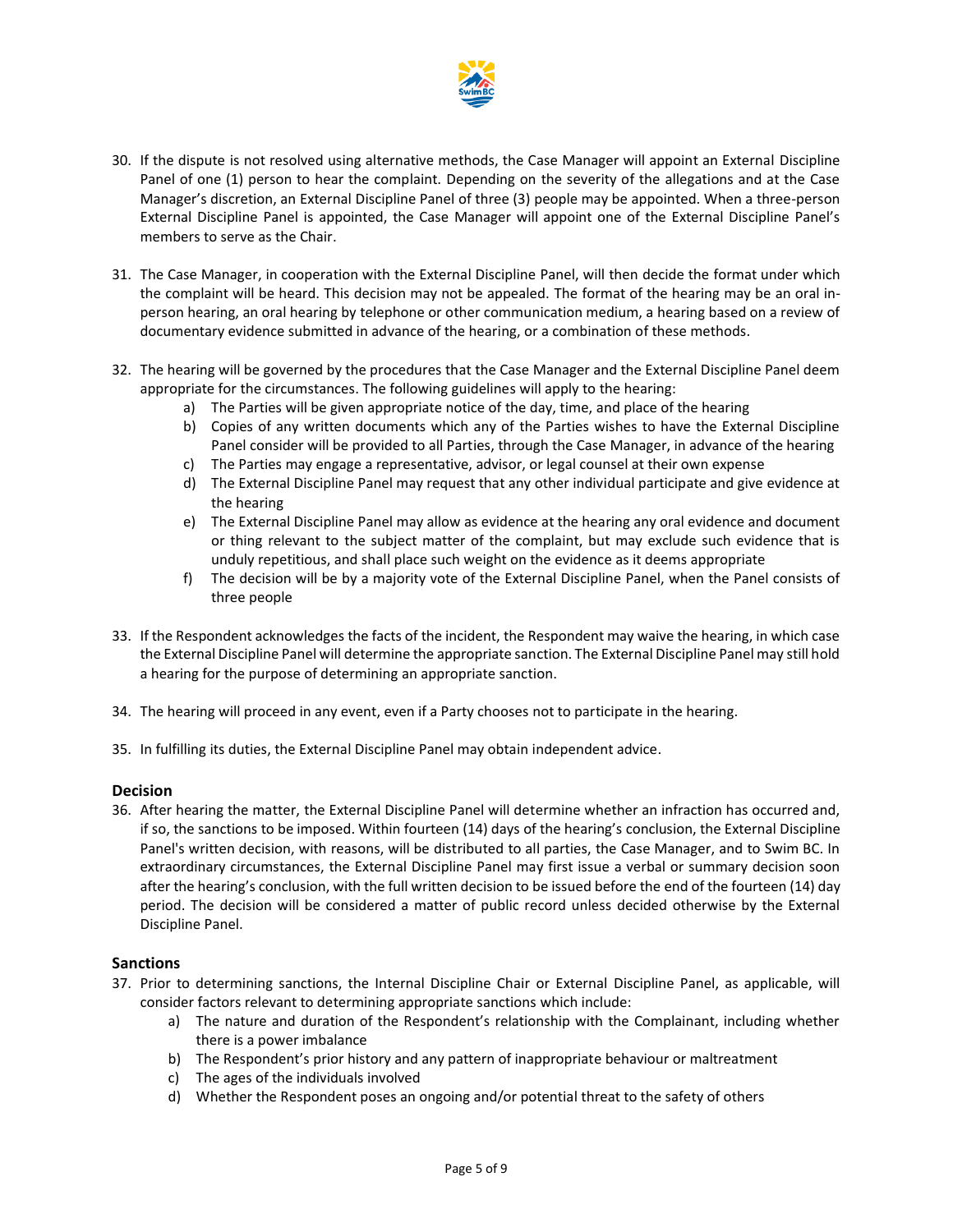

- e) The Respondent's voluntary admission of the offense(s), acceptance of responsibility for the maltreatment, and/or cooperation in the process of Swim BC
- f) Real or perceived impact of the incident on the Complainant, sport organization or the sporting community
- g) Circumstances specific to the Respondent being sanctioned (e.g., lack of appropriate knowledge or training regarding the requirements in the *Code of Conduct and Ethics*; addiction; disability; illness);
- h) Whether, given the facts and circumstances that have been established, continued participation in the sport community is appropriate
- i) A Respondent who is in a position of trust, intimate contact or high-impact decision-making may face more serious sanctions; and/or
- j) Other mitigating and aggravating circumstances such as employment agreements and or specific legislation.
- 38. Any sanction imposed must be proportionate and reasonable. However, progressive discipline is not required, and a single incident of maltreatment or other prohibited behaviour may justify elevated or combined sanctions.
- 39. The Internal Discipline Chair or External Discipline Panel, as applicable, may apply the following disciplinary sanctions, singularly or in combination:
	- a) **Verbal or Written Warning** A verbal reprimand or an official, written notice and formal admonition that a Participant has violated the *Code of Conduct and Ethics* and that more severe sanctions will result should the Participant be involved in other violations
	- b) **Education** The requirement that a Participant undertake specified educational or similar remedial measures to address the violation(s) of the *Code of Conduct and Ethics*
	- c) **Probation** Should any further violations of the *Code of Conduct and Ethics* occur during the probationary period, will result in additional disciplinary measures, likely including a period of suspension or permanent ineligibility. This sanction can also include loss of privileges or other conditions, restrictions, or requirements for a specified period
	- d) **Suspension** Suspension, either for a set time or until further notice, from participation, in any capacity, in any program, activity, event, or competition sponsored by, organized by, or under the auspices of Swim BC. A suspended Participant is eligible to return to participation, but reinstatement may be subject to certain restrictions or contingent upon the Participant satisfying specific conditions noted at the time of suspension
	- e) **Eligibility Restrictions** Restrictions or prohibitions from some types of participation but allowing participation in other capacities under strict conditions
	- f) **Permanent Ineligibility** Ineligibility to participate in any capacity in any program, activity, event, or competition sponsored by, organized by, or under the auspices of Swim BC
	- g) **Other Discretionary Sanctions** Other sanctions may be imposed, including, but not limited to, other loss of privileges, no contact directives, a fine or a monetary payment to compensate for direct losses, or other restrictions or conditions as deemed necessary or appropriate
- 40. The Internal Discipline Chair or External Discipline Panel, as applicable, may apply the following presumptive sanctions which are presumed to be fair and appropriate for the listed maltreatment:
	- a) Sexual maltreatment involving a Minor Complainant shall carry a presumptive sanction of permanent ineligibility
	- b) Sexual maltreatment, physical maltreatment with contact, and maltreatment related to interference or manipulation of process shall carry a presumptive sanction of either a period of suspension or eligibility restrictions
	- c) While a Respondent has pending charges or dispositions in violation of the criminal law, the presumptive sanction shall be a period of suspension
- 41. A Participant's conviction for a *Criminal Code* offense shall carry a presumptive sanction of permanent ineligibility from participating with Swim BC. *Criminal Code* offences may include, but are not limited to: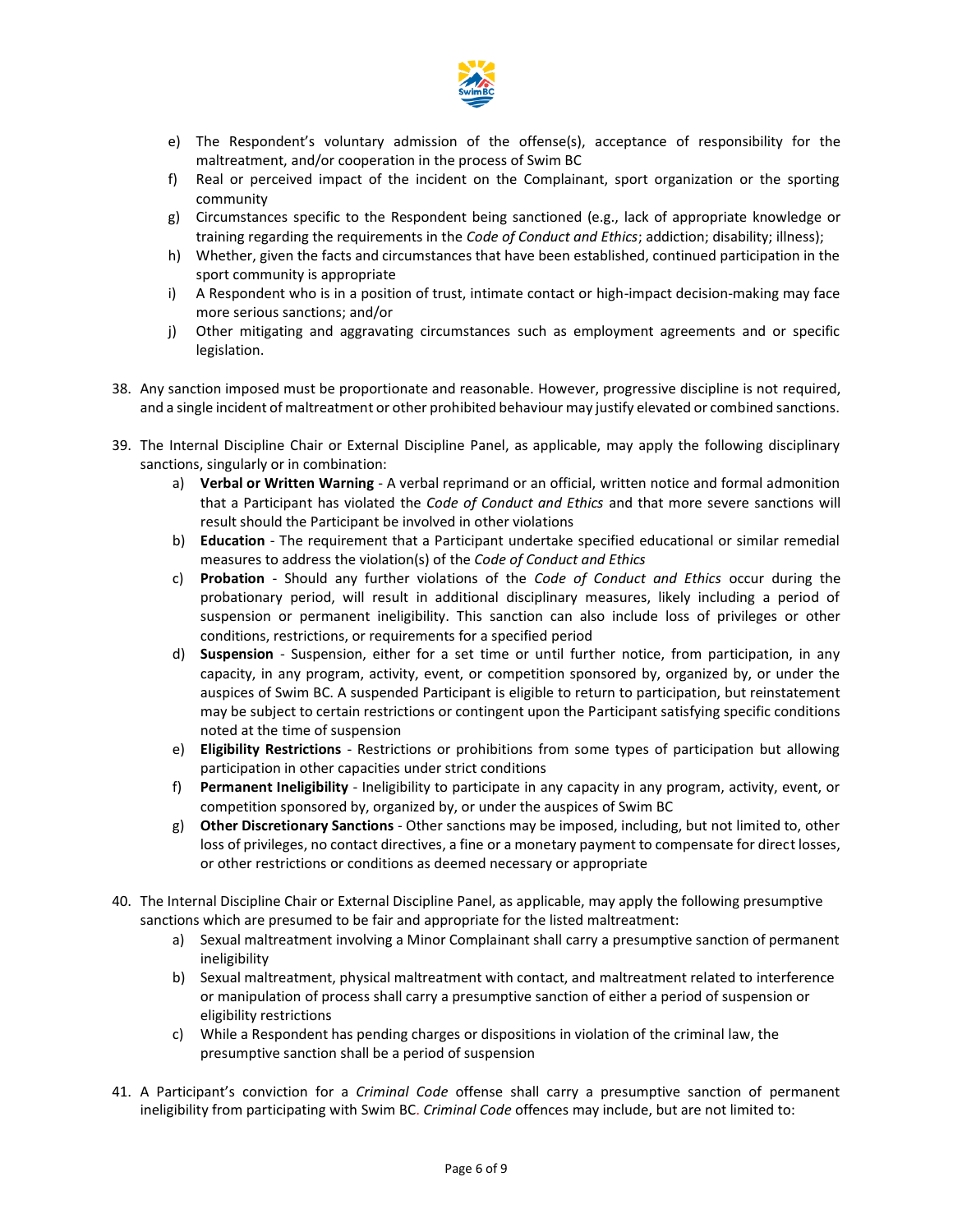

- a) Any child pornography offences
- b) Any sexual offences
- c) Any offence of physical violence
- d) Any offence of assault
- e) Any offence involving trafficking of illegal drugs
- 42. Unless the External Discipline Panel decides otherwise, any disciplinary sanctions will begin immediately, notwithstanding an appeal. Failure to comply with a sanction as determined by the External Discipline Panel will result in an automatic suspension until such time as compliance occurs.
- 43. Records of all decisions will be maintained by Swim BC.
- 44. Decisions and appeals are matters of public interest and shall be publicly available with the names of the individuals redacted, with the exception that names of persons disciplined shall be a matter of public record and may be posted to Swim BC's website at the discretion of Swim BC.

## **Appeals**

45. The decision of the External Discipline Panel may be appealed in accordance with the *Appeal Policy*.

## **Suspension Pending a Hearing**

46. Swim BC may determine that an alleged incident is of such seriousness as to warrant suspension of a Participant pending completion of an investigation, criminal process, the hearing, or a decision of the External Discipline Panel.

## **Confidentiality**

- 47. The discipline and complaints process is confidential and involves only Swim BC, the Parties, the Case Manager, the Internal Discipline Chair, the External Discipline Panel, and any independent advisors to the External Discipline Panel. Once initiated and until a decision is released, none of the parties will disclose confidential information relating to the discipline or complaint to any person not involved in the proceedings.
- 48. Any failure to respect the confidentiality requirement may result in further sanctions or discipline by the Internal Discipline Chair or External Discipline Panel (as applicable).

#### **Timelines**

49. If the circumstances of the complaint are such that adhering to the timelines outlined by this Policy will not allow a timely resolution to the complaint, the Case Manager may direct that these timelines be revised.

#### **Records and Distribution of Decisions**

50. Other individuals or organizations, including but not limited to, national sport organizations, Provincial/Territorial sport organizations, sport clubs, etc., may be advised of any decisions rendered in accordance with this Policy.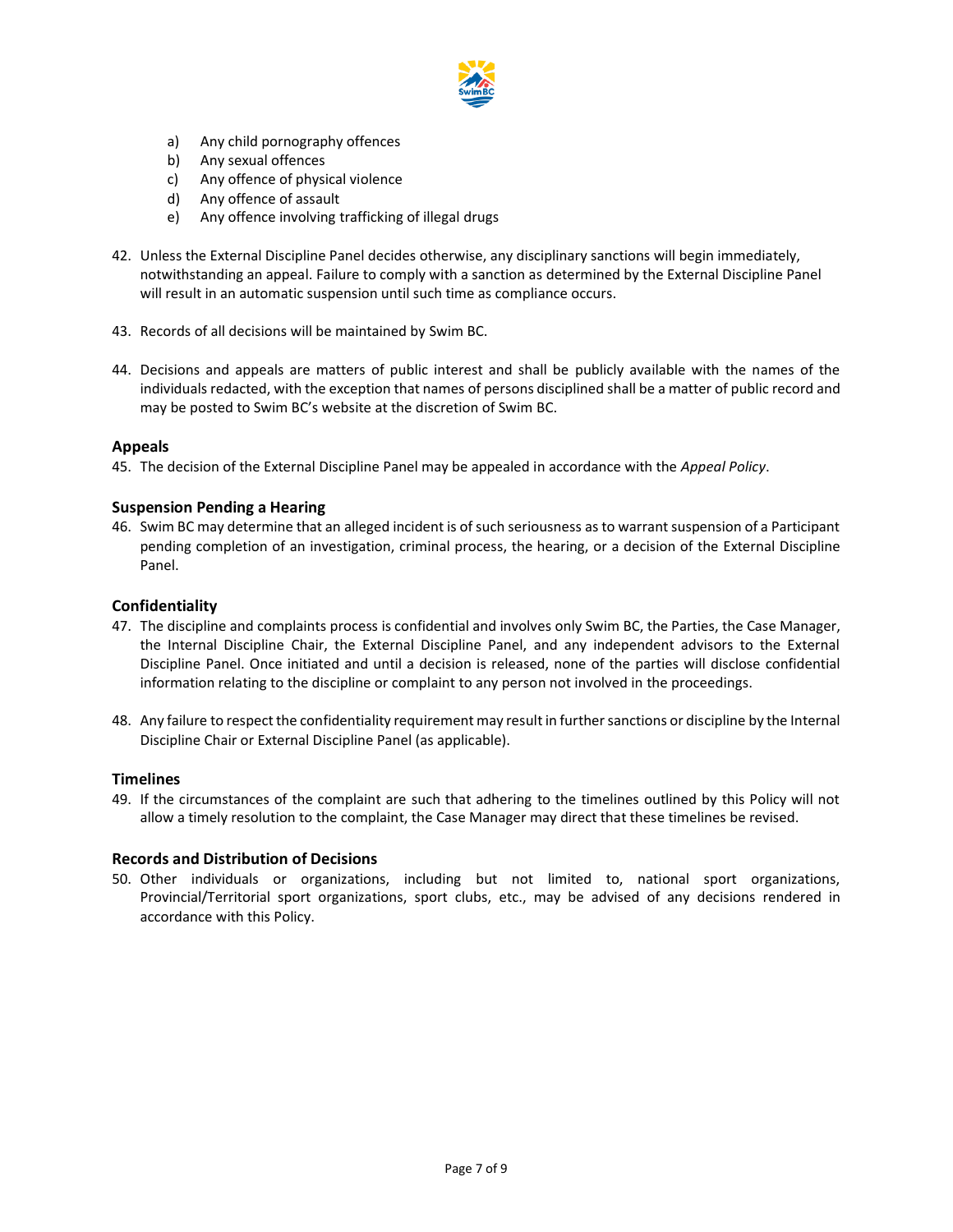

# **Appendix A – Investigation Procedure**

## **Determination**

1. When a complaint is submitted pursuant to the *Discipline and Complaints Policy*, the Case Manager will determine if the incident should be investigated.

# **Investigation**

- 2. The Case Manager will appoint an Investigator. The Investigator must be an independent third-party skilled in investigating. The Investigator must not be in a conflict-of-interest situation and should have no connection to either party.
- 3. Federal and/or Provincial legislation related to Workplace Harassment may apply to the investigation if Harassment was directed toward a worker in a Workplace. The Investigator should review workplace safety legislation, the organization's policies for human resources, and/or consult independent experts to determine whether legislation applies to the complaint.
- 4. The investigation may take any form as decided by the Investigator, guided by any applicable Federal and/or Provincial legislation. The investigation may include:
	- a) Interviews with the Complainant
	- b) Witness interviews
	- c) Statement of facts (Complainant's perspective) prepared by Investigator, acknowledged by the Complainant and provided to the Respondent
	- d) Interviews with the Respondent
	- e) Statement of facts (Respondent's perspective) prepared by Investigator, acknowledged by the Respondent and provided to the Complainant

# **Investigator's Report**

- 5. Upon completion of their investigation, the Investigator shall prepare a report that should include a summary of evidence from the parties (including both statements of facts, if applicable) and recommendations from the Investigator of whether, on a balance of probabilities, a breach of the *Code of Conduct and Ethics* occurred.
- 6. The Investigator must be aware that sport-specific differences exist with respect to such aspects as acceptable levels of touch, physical contact, and aggression during training or competition and will consider such differences during the investigative process.
- 7. The Investigator's Report will be provided to the Case Manager who will disclose it, at their discretion, to Swim BC.
- 8. Should the Investigator find that there are possible instances of offence under the *Criminal Code*, particularly related to Criminal Harassment (or Stalking), Uttering Threats, Assault, Sexual Interference, or Sexual Exploitation, the Investigator shall advise the Complainant and Swim BC to refer the matter to police.
- 9. The Investigator must also inform Swim BC of any findings of criminal activity. Swim BC may decide whether to report such findings to police but is required to inform police if there are findings related to the trafficking of prohibited substances or methods (as indicated in the version of the World Anti-Doping Agency's Prohibited List currently in force), any sexual crime involving Minors, fraud against Swim BC, or other offences where the lack of reporting would bring Swim BC into disrepute.

# **Reprisal and Retaliation**